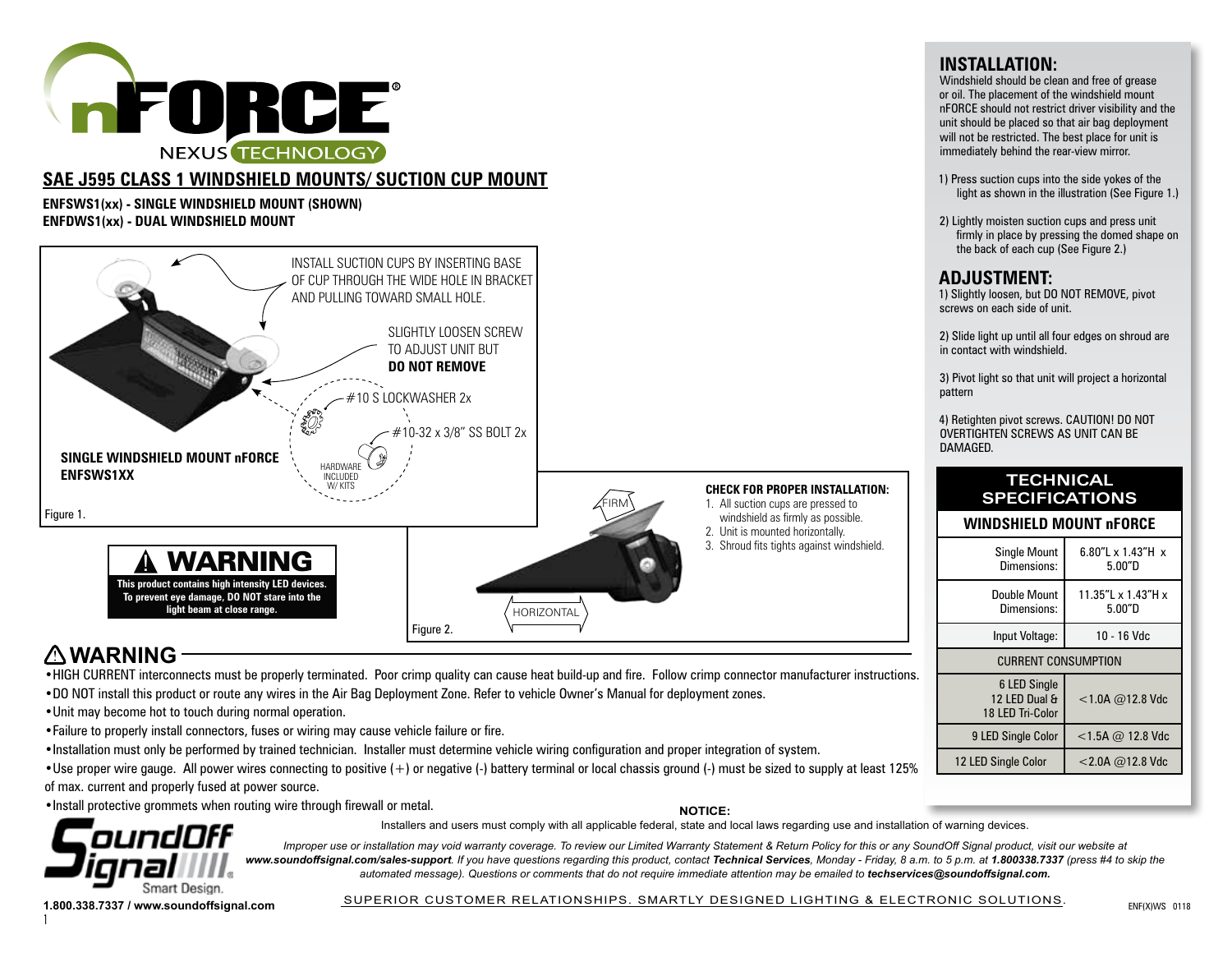

#### **COLOR SWAP**

This function is only valid for dual and tri-color light modules and can only be changed when the light module is in a flashing mode powered by (1) switch side (disabled for single color modules and when light module is operating in cruise or steady ON functions). When the light is flashing, momentarily press and hold the Pattern Momentary Switch Side for > 2S and < 3S (light will go steady high, steady low, off) then release. The light module will switch between Color Swap OFF and Color Swap ON. When Color Swap is OFF, the 1st color will flash 1st on a dual/tri color pattern. When Color Swap is ON, the 2nd color will flash 1st on a dual/ tri color pattern.

## **SIMULTANEOUS/ALTERNATE**

This function can only be changed when the LED module is in a flashing mode powered by ( I ) switch side (disabled in cruise or steady ON functions) and only has an effect only for Dual Windhield Mount. When the light is flashing, momentarily press and hold the Pattern Momentary Switch Side for >3S and <4S (light will go steady high, steady low, off, steady high) then release.

## **ADVANCE PATTERN**

Flash pattern can only be changed when the LED module is in a flashing mode powered by ( I ) switch side (disabled in cruise or steady ON functions). When the light is flashing, momentarily press and hold the Pattern Momentary Switch Side for >250mS and <1S (light will go steady high) then release. The flash pattern will advance to the next pattern. If the light module was at the last pattern, the pattern will reset to the 1st pattern.

## **BACKUP PATTERN**

This function is only valid when the LED module is in a flashing mode powered by ( I ) switch side (disabled in cruise or steady ON functions). When the light is flashing, momentarily press and hold the Pattern Momentary Switch Side for >1S and < 2S (light will go steady high, steady low) then release. The flash pattern will backup to the previous pattern. If the light module was at the first pattern, the pattern will change to the last pattern on the list.

# **PATTERN RESET**

This function is only valid when the LED module is in a flashing mode powered by ( I ) switch side (disabled in cruise or steady ON functions). When the light is flashing, momentarily press and hold the Pattern Momentary Switch Side for >5S and <6S (light will go steady high, steady low, off, steady high, steady low, off) then release. The flash pattern will reset to the 1st pattern in the list.

# **FACTORY RESET**

This function is only valid when the LED module is in a flashing mode powered by ( I ) switch side (disabled in cruise or steady ON functions). When the light is flashing, momentarily press and hold the Pattern Momentary Switch Side for >6S and <7S (light will go steady high, steady low, off, steady high, steady low, off, steady high) then release. The LED module will reset to: pattern=1, Function Table=1, Color Swap=OFF, Simultaneous.



#### **OPERATION:**

Electrical Connections & Flash Pattern Selection:

5A max AGC type Fuse. Only replace with same rating and type.

#### **Power Switch:**

(|): Power  $(0)$ : Off Position  $(|1)$ : Power

# **Pattern Switch:**

ON POSITION: Secondary Function MOMENTARY POSITION: Pattern Select OFF POSITION: Switch Centered



## **CIGARETTE PLUG**

# **SETUP TABLE SECONDS USER INTERFACE FROM TO VISUAL FEEDBACK ACTION TAKEN** 0 | 1 | STEADY-HIGH (60%) | FORWARD ONE PATTERN

|                                                                              | 2 | STEADY-LOW (30%)    | <b>BACKWARD ONE PATTERN</b>                                                                       |  |  |  |
|------------------------------------------------------------------------------|---|---------------------|---------------------------------------------------------------------------------------------------|--|--|--|
| 2                                                                            |   | 0FF                 | COLOR SWAP (OFF OR ON )                                                                           |  |  |  |
| 3                                                                            |   | STEADY - HIGH (60%) | SEQUENCE TYPE: SIMULTANEOUS OR ALTERNATE                                                          |  |  |  |
|                                                                              | 5 | STEADY - LOW (30%)  | <b>SEE FUNCTION TABLE</b>                                                                         |  |  |  |
| 5                                                                            |   | <b>OFF</b>          | <b>RESET TO PATTERN 1</b>                                                                         |  |  |  |
| 6                                                                            |   | STEADY-HIGH (60%)   | FACTORY RESET (PATTERN 1, COLOR SWAP: OFF,<br>SIMULTANEOUS)<br><b>SEPARATE COLOR CONTROL: OFF</b> |  |  |  |
| If held longer than 7 seconds the light will go hack to flashing the current |   |                     |                                                                                                   |  |  |  |

**If held longer than 7 seconds, the light will go back to flashing the current pattern and no action will be taken.**